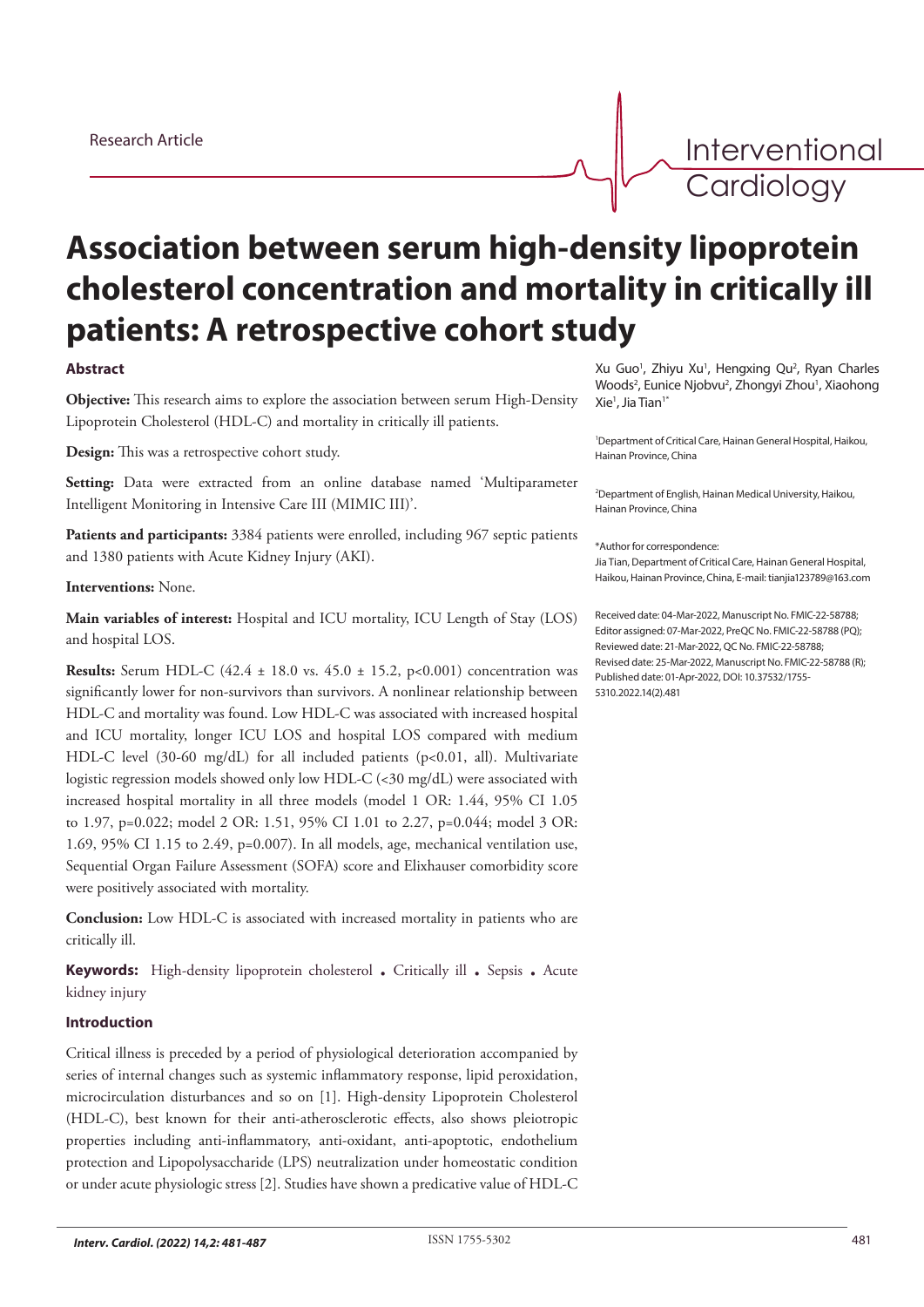for mortality in the general population [3-5] and patients with specific diseases [6-8]. There is no study illustrating the correlation between HDL-C and mortality in unselected critically ill patients so far. Thus, the prognostic and therapeutic effect of HDL-C on critically ill patients remains unclear. Besides, even though there have been several studies in septic patients [9-11], the results were not consistent and the sample sizes were relatively small. In addition, findings about the interplay of HDL-C and renal function [12] raised our interest in the role of HDL-C in critically ill patients accompanied by Acute Kidney Injury (AKI). So, we conducted a retrospective cohort study to evaluate the association between serum HDL-C and hospital mortality in unselected critically ill patients and further screened septic and AKI patients in the group and investigated the effect of HDL-C on these two subgroups of patients.

## **Patients and Methods**

#### *Database introduction*

MIMIC-III (Medical Information Mart for Intensive Care III) is a large, freely-available database comprising de-identified health-related data associated with over forty thousand patients who stayed in critical care units of the Beth Israel Deaconess Medical Center between 2001 and 2012 [13]. The database is accessible to researchers who have completed a 'protecting human subjects' training. The institutional review boards of the Massachusetts Institute of Technology (Cambridge, MA) and Beth Israel Deaconess Medical Center (Boston, MA) approved the establishment of the database. Requirement for individual patient consent was waived because the project did not impact clinical care and all protected health information was de-identified. Data extraction was performed using PostgreSQL tools V.10.12. GX obtained access to this database (certification number: 35276979) and was responsible for data extraction.

## *Inclusion and exclusion criteria*

The following criteria were used to exclude patients from this analysis: (1) Age lower than 18 years; (2) Having spent less than 24 hours in the Intensive Care Unit (ICU); and (3) Absence of data on the serum HDL-C concentration within 24 hours after ICU admission. If patients who were admitted to the ICU more than once, only their first ICU stay was considered in this study. The first blood sample after ICU admission was used for calculations. Septic and AKI patients were screened for subgroup analysis. The definition of sepsis was adapted from the recommendation in the Surviving Sepsis Campaign 2016. Accordingly, sepsis was defined as the presence of a Sequential Organ Failure Assessment (SOFA) score ≥ 2 within 24 hours after ICU admission, accompanied by

at least one infection site [14]. The presence of AKI was defined according to the creatinine-based Kidney Disease Improving Global Outcome (KDIGO) criteria without urine output [15]. Patients meeting one of the following criteria are defined as having AKI:(1) An increase in serum creatinine by  $\geq 0.3$  mg/dl ( $\geq 26.5$ )  $\mu$ mol/l) within 48 hrs; (2) An increase in serum creatinine to  $\geq 1.5$ times baseline within the previous 7 days.

#### *Data extraction*

The following information were extracted: Age, gender, weight, height, race, type of patients admitted to ICU, vasopressor use, Continuous Renal Replacement Therapy (CRRT) use, mechanical ventilation use, sequential organ failure assessment score, Elixhauser comorbidity score [16] and blood lipid indexes (including HDL-C, Total Cholesterol (TC), Low-Density Lipoprotein Cholesterol (LDL-C), Triglyceride (TG)) were extracted from the database. Vasopressor/CRRT/mechanical ventilation use was defined within 24 hours after ICU admission.

## *Outcome definition*

The primary endpoint was hospital mortality, which was defined as death during hospitalization. Secondary endpoints including ICU mortality, ICU Length of Stay (LOS), hospital LOS.

#### *Management of missing data*

Variables with missing data are common in the MIMIC III database, as it comprises more than 58000 admissions. For variables included in the current study, the percentage of missing values was less than 5%. For normal distribution variables, we replaced the missing values with their mean values; for non-normal distribution parameters, missing values were replaced by the respective median. For dichotomous variables with less than 5% of missing values, the missing values were not filled.

## *Statistical analysis*

Continuous variables were expressed as mean ± SD or median (Interquartile Range, IQR), as appropriate. The Student's t-test, Wilcoxon rank-sum test or Kruskal–Wallis test was used as appropriate. Normal distribution was assessed using the Shapiro-Wilk test. Categorical variables are presented as a percentage and compared using the X2 test. The Lowess Smoothing technique was used to explore the crude relationship between serum HDL-C and mortality. An inflection point of HDL-C (at a level of around 30 mg/dL) was detected using the Lowess smoother technique; Thereafter, all the patients were divided into three levels: Those with HDL-C<30 mg/dL (level 1), 30 mg/dL  $\leq$  HDL-C  $\leq$  60 mg/ dL (level 2) and HDL-C>60 mg/dL (level 3). Logistic regression models were built for all included patients, septic patients and AKI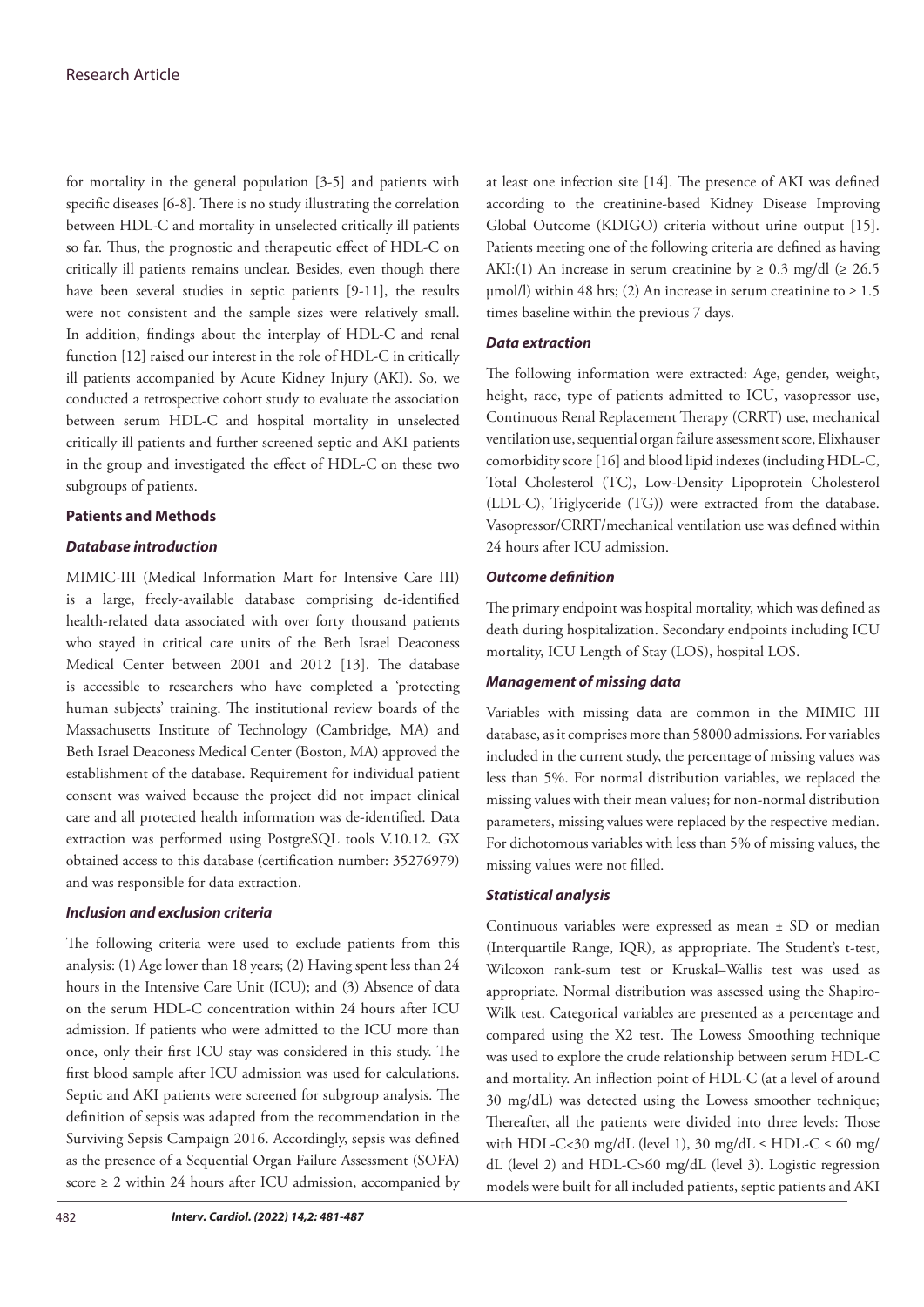patients using HDL-C as a design variable, with the level 2 (30–60 mg/dL) as the reference group. A stepwise backward elimination method with a significance level of 0.05 was used to build the final models. Variables including age, gender, Body Mass Index (BMI), SOFA score, Elixhauser comorbidity score, mechanical ventilation use, CRRT use and vasopressors use were included in the multivariate logistic regression analyses. Results of the logistic regression model were presented as Odds Ratios (OR) and 95% Confidence Intervals (CI). Multicollinearity was tested using the Variance Inflation Factor (VIF) method, with a VIF ≥5 indicating the presence of multicollinearity. All the logistic regression models underwent a goodness of fit test. A two-tailed test was performed, and p<0.05 was considered statistically significant. All statistical analyses were performed using STATA V.16.0.

#### **Results**

The MIMIC III database contains records for 58,976 admissions, of which 12500 were excluded because they were duplications. Of the remaining 46476 admissions, 7965 were excluded because the patients were younger than 18 years old (38511), and 6107 were excluded because of spending less than 24 hours in the ICU (32404). After excluding 29020 patients for lacking data on the blood HDL-C concentration within 24 hours after ICU admission, 3384 admissions were included in this analysis, including 3020 survivors and 364 non-survivors, establishing an initial mortality rate of 10.7%. The mean age was  $67.5 \pm 15.0$  years old, and 2008 patients were male (59.3%). Among all patients 967 septic patients and 1380 AKI patients were screened.

Baseline characteristics of survivors and non-survivors are presented in Table 1. Compared to survivors, non-survivors were older (73.3  $\pm$  14.8 vs. 66.8  $\pm$  14.9, p<0.001) and had more frequent use of vasopressors (37.9% vs. 27.0%, p<0.001), CRRT (3.8% vs. 1.9%,  $p=0.012$ ) and mechanical ventilation (68.1% vs. 36.3, p<0.001). Serum HDL-C (42.4 ± 18.0 vs. 45.0 ± 15.2, p<0.001), TC (147.7  $\pm$  46.7 vs. 162.5  $\pm$  45.4, p<0.001), LDL-C (78.6  $\pm$  38.1 vs. 89.4  $\pm$  38.1, p<0.001), TG (120.6  $\pm$  71.2 vs. 131.3  $\pm$  77.4, p=0.012) concentration were significantly lower for non-survivors than survivors.

| <b>Table 1:</b> Comparisons of demographics between survivors and non-<br>survivors. |                            |                                |                                |            |  |  |  |
|--------------------------------------------------------------------------------------|----------------------------|--------------------------------|--------------------------------|------------|--|--|--|
| <b>Variable</b>                                                                      | <b>Total</b><br>$(n=3384)$ | <b>Survivors</b><br>$(n=3020)$ | Non-<br>survivors<br>$(n=364)$ | p value    |  |  |  |
| Age (years)                                                                          | $67.5 \pm 15.0$            | $66.8 \pm 14.9$                | $73.3 \pm 14.8$                | < 0.001    |  |  |  |
| Gender, n (%)                                                                        |                            |                                |                                | < 0.001    |  |  |  |
|                                                                                      | Female                     | 1376 (40.7)                    | 1198 (39.7)                    | 178 (48.9) |  |  |  |
|                                                                                      | Male                       | 2008 (59.3)                    | 1822 (60.3)                    | 186 (51.1) |  |  |  |

| BMI ( $kg/m2$ )                    | $28.6 \pm 10.0$                                          | $28.7 \pm 10.3$  | $27.3 \pm 7.0$                                                          | 0.014        |  |
|------------------------------------|----------------------------------------------------------|------------------|-------------------------------------------------------------------------|--------------|--|
| Ethnicity, n<br>(%)                |                                                          |                  |                                                                         | 0.251        |  |
|                                    | Asian                                                    | 70(2.1)          | 63(2.1)                                                                 | 7(1.9)       |  |
|                                    | <b>Black</b>                                             | 227(6.7)         | 207(6.9)                                                                | 20(5.5)      |  |
|                                    | Hispanic                                                 | 88 (2.6)         | 81(2.7)                                                                 | 7(1.9)       |  |
|                                    | White                                                    | 2269 (67.1)      | 2033 (67.3)                                                             | 236 (64.8)   |  |
|                                    | Other                                                    | 730 (21.6)       | 636 (21.1)                                                              | 94(25.8)     |  |
| Admission<br>type, n (%)           |                                                          |                  |                                                                         | 0.59         |  |
|                                    | Elective                                                 | 89 (2.6)         | 82(2.7)                                                                 | 7(1.9)       |  |
|                                    | Emergency                                                | 3155 (93.2)      | 2815 (93.2)                                                             | 340 (93.4)   |  |
|                                    | Urgent                                                   | 140(4.1)         | 17(0.5)                                                                 | 123 (33.8)   |  |
| Vasopressors,<br>n(%)              | 952 (28.1)                                               | 814 (27.0)       | 138 (37.9)                                                              | < 0.001      |  |
| CRRT, n (%)                        | 70(2.1)                                                  | 56 (1.9)         | 14(3.8)                                                                 | 0.012        |  |
| Mechanical<br>ventilation,<br>n(%) | 1344 (39.7)                                              | 1096 (36.3)      | 248 (68.1)                                                              | < 0.001      |  |
| SOFA score                         | $3(1-5)$                                                 | $3(1-4)$         | $5(3-7.5)$                                                              | < 0.001      |  |
| Elixhauser<br>comorbidity<br>score | $2(0-7)$                                                 | $1(0-6)$         | $6.5(0-11.5)$                                                           | < 0.001      |  |
| <b>Blood lipid</b><br>results      | Not reported                                             | Not reported     | Not reported                                                            | Not reported |  |
| HDL-C (mg/<br>$dL$ )               | $44.8 \pm 15.5$                                          |                  | $42.4 \pm 18.0$                                                         | < 0.001      |  |
| TC (mg/dL)                         | $160.9 \pm 45.7$                                         | $162.5 \pm 45.4$ | $147.7 \pm 46.7$                                                        | < 0.001      |  |
| LDL-C (mg/<br>dL                   | $88.2 \pm 38.3$                                          |                  | $78.6 \pm 38.1$                                                         | < 0.001      |  |
| TG (mg/dL)                         | $131.3 \pm 77.4$<br>$120.6 \pm 71.2$<br>$131.3 \pm 77.4$ |                  |                                                                         | 0.012        |  |
|                                    |                                                          |                  | Abbreviations: BMI: Body Mass Index; CRRT: Continuous Renal Replacement |              |  |

Therapy; SOFA: Sequential Organ Failure Assessment; HDL-C: High-Dense Lipoprotein Cholesterol; TC: Total Cholesterol; LDL-C: Low-Dense Lipoprotein Cholesterol; TG: Triglyceride

Figure 1 shows the relationship between serum HDL-C concentration and hospital mortality for all patients/septic patients/AKI patients determined using the Lowess Smoothing technique. All three models yielded non-linear relationships, an arc-shaped relationship between HDL-C and mortality was found for the whole group of patients and the AKI subgroup of patients (Figures 1A-1C) with inflection point at around 30 mg/dL; for septic patients, however, this relationship became 'U'-shaped with inflection points at around 30 mg/dL and 60 mg/dL, respectively (Figure 1B). Thus, the group with HDL-C of 30-60 mg/dL was used as the reference in all comparisons and logistic regression models.

Crude outcomes are presented in Figure 2 for the three HDL-C categories. Low HDL-C was associated with increased hospital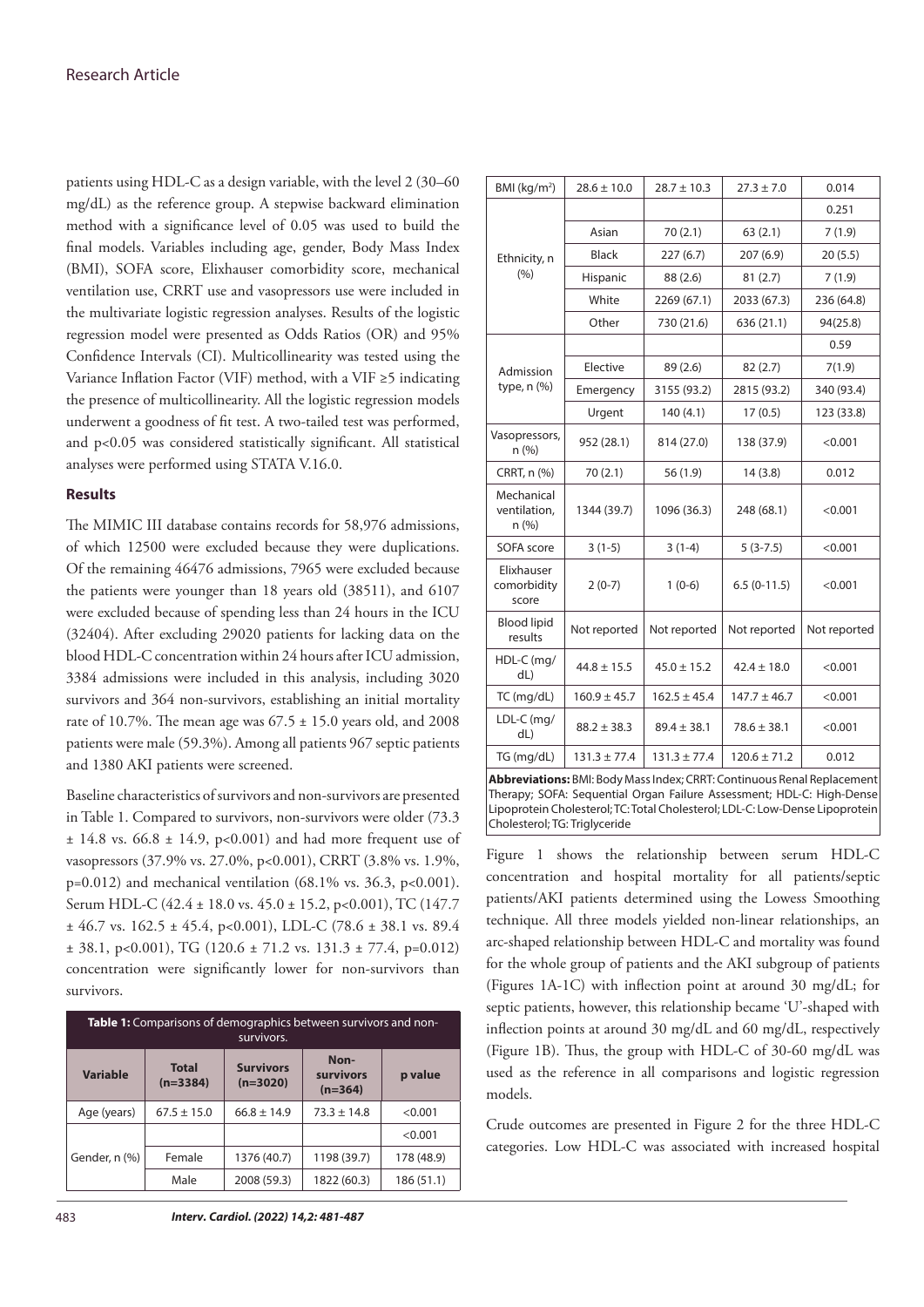and ICU mortality, longer ICU LOS and hospital LOS compared with medium HDL-C level for all included patients (p<0.01, all) while the differences between high HDL-C and medium HDL-C group were statistically non-significant. Similar patterns were found among AKI subgroup of patients. For the sepsis subgroup, low HDL-C group also showed higher hospital and ICU mortality rate (p<0.001, p=0.002, respectively); however, low HDL-C group did not show longer ICU LOS or hospital LOS.

To further explore the effect of HDL-C, multivariate logistic regression models were built with HDL-C as design variable and level 2 (30–60 mg/dL) serving as the reference group. Table 2

shows that after adjusting for covariates, only low HDL-C (<30 mg/dL) was associated with increased hospital mortality in all three models (model 1 OR: 1.44, 95% CI 1.05 to 1.97, p=0.022; model 2 OR: 1.51, 95% CI 1.01 to 2.27, p=0.044; model 3 OR: 1.69, 95% CI 1.15 to 2.49, p=0.007). In all three models, age (OR: 1.03, 1.07, 1.02, p<0.001, p<0.001, p=0.007, respectively), mechanical ventilation use (OR: 3.03, 1.75, 1.72, p<0.001, p=0.004, p=0.003, respectively), SOFA score (OR:1.20, 1.20, 1.18, p<0.001, p<0.001, p<0.001, respectively) and Elixhauser comorbidity score (OR:1.06, 1.04, 1.07, p<0.001, p=0.001, p<0.001, respectively) were positively associated with mortality.



Figure 1: Association between serum HDL-C concentration and hospital mortality in different patient groups. Non-linear relationships are presented in this figure. An arc-shaped relationship between HDL-C and mortality was found for the whole group of patients and the AKI subgroup of patients with inflection point at around 30mg/ dL; for septic patients, this relationship became 'U'-shaped with inflection points at around 30mg/dL and 60mg/dL, respectively. **Abbreviations:** HDL-C: High-Dense Lipoprotein Cholesterol; AKI: Acute Kidney Failure.



Figure 2: Unadjusted outcome comparison between different categories of serum HDL-C concentration among different patient groups. Low HDL-C was associated with increased hospital and ICU mortality, longer ICU LOS and hospital LOS compared with medium HDL-C level for all included patients while the differences between high HDL-C and medium HDL-C group were statistically nonsignificant. Similar patterns were found among AKI subgroup of patients. For the sepsis subgroup, low HDL-C group also showed higher hospital and ICU mortality rate; however, low HDL-C group did not show longer ICU LOS or hospital LOS. **Abbreviations:** HDL-C: High-Dense Lipoprotein Cholesterol; ICU: Intensive Care Unit; AKI: Acute Kidney Failure; LOS: Length of Stay; NS: Not Significant. Note: ( $\Box$ ) HDL-C<30 mg/dL; ( $\Box$ ) 30 mg/dL  $\leq$  HDL-C  $\leq$  60 mg/dL; ( $\Box$ ) HDL-C>60 mg/dL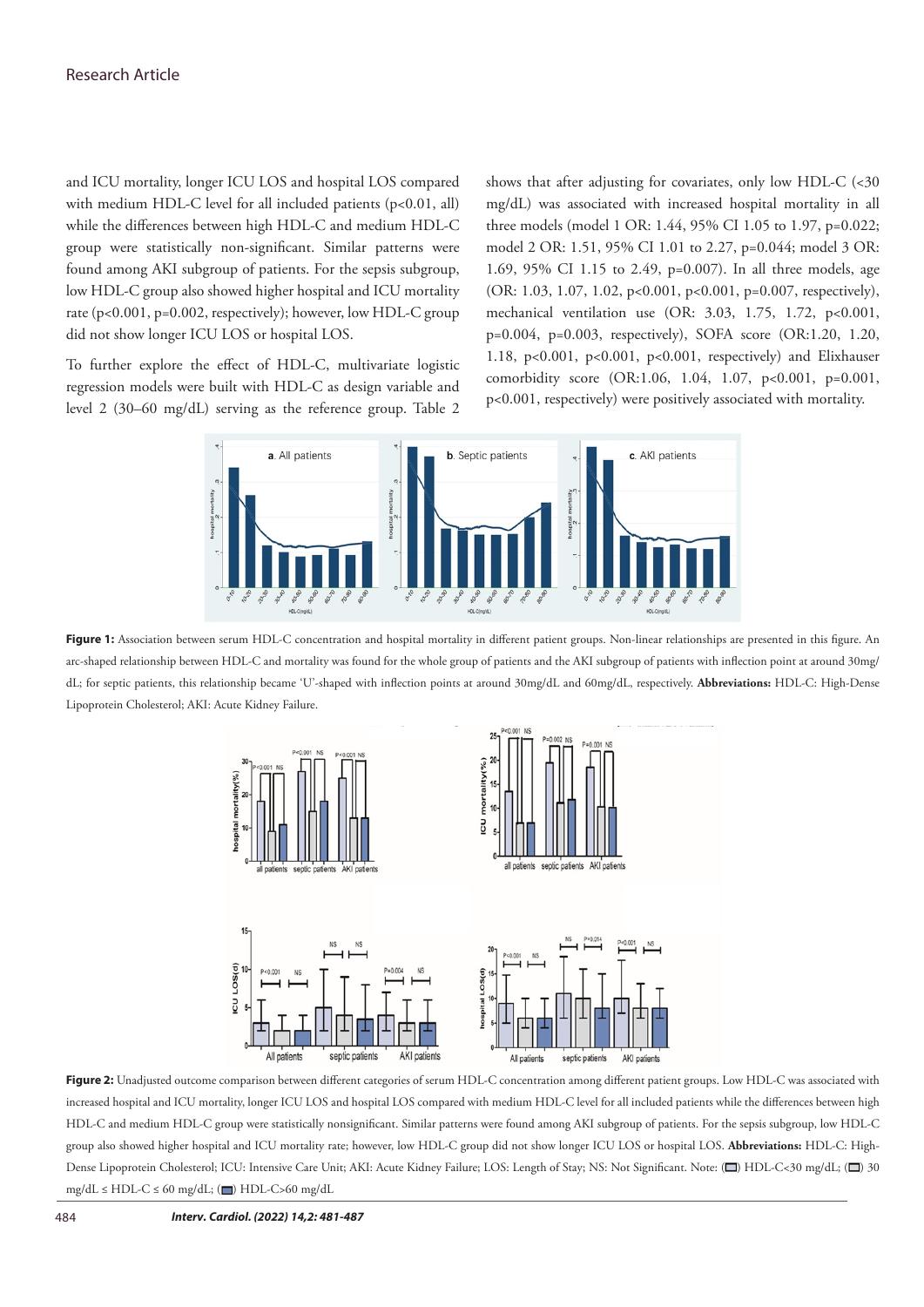| <b>Table 2:</b> Adjusted ORs using HDL-C as the design variable in different groups of patients. |           |               |                |                 |           |                |       |                 |           |               |       |
|--------------------------------------------------------------------------------------------------|-----------|---------------|----------------|-----------------|-----------|----------------|-------|-----------------|-----------|---------------|-------|
| <b>Model 1</b>                                                                                   |           |               | <b>Model 2</b> |                 |           | <b>Model 3</b> |       |                 |           |               |       |
| <b>Variable</b>                                                                                  | <b>OR</b> | 95% CI        | p              | <b>Variable</b> | <b>OR</b> | 95% CI         | p     | <b>Variable</b> | <b>OR</b> | 95% CI        | p     |
| HDL-C $(<$ 30)                                                                                   | 1.44      | 1.05-1.97     | 0.022          | HDL-C $(<$ 30)  | 1.51      | $1.01 - 2.27$  | 0.044 | HDL-C $(<$ 30)  | 1.69      | $1.15 - 2.49$ | 0.007 |
| HDL-C $(30 - 60)$                                                                                | Ref.      |               |                | HDL-C (30~60)   | Ref.      |                |       | HDL-C (30~60)   | Ref.      |               |       |
| $HDL-C (>60)$                                                                                    | 1.08      | $0.77 - 1.51$ | 0.672          | $HDL-C (>60)$   | 1.17      | $0.71 - 1.95$  | 0.535 | $HDL-C (>60)$   | 0.89      | $0.54 - 1.45$ | 0.631 |
| Age                                                                                              | 1.03      | $1.02 - 1.04$ | $\Omega$       | Age             | 1.07      | $1.01 - 1.04$  | 0.000 | Age             | 1.02      | 1.00-1.03     | 0.007 |
| Gender                                                                                           | 0.74      | $0.58 - 0.94$ | 0.013          | <b>MV</b>       | 1.75      | $1.2 - 2.56$   | 0.004 | Gender          | 0.66      | $0.47 - 0.91$ | 0.011 |
| Vasopressors                                                                                     | 0.65      | $0.49 - 0.87$ | 0.004          | <b>SOFA</b>     | 1.2       | $1.13 - 1.28$  | 0.000 | <b>MV</b>       | 1.72      | $1.2 - 2.46$  | 0.003 |
| <b>MV</b>                                                                                        | 3.03      | 2.32-3.96     | 0.000          | <b>ECS</b>      | 1.04      | 1.02-1.07      | 0.001 | <b>SOFA</b>     | 1.18      | $1.12 - 1.25$ | 0.000 |
| <b>SOFA</b>                                                                                      | 1.2       | $1.15 - 1.26$ | 0.000          |                 |           |                |       | ECS             | 1.07      | 1.04-1.09     | 0.000 |
| ECS                                                                                              | 1.06      | 1.04-1.08     | 0.000          |                 |           |                |       |                 |           |               |       |

**Notes:** Model 1 contains information from all 3384 patients and the mean VIF was 3.67. Model 2 contains information from 967 septic patients and the mean VIF was 2.82. Model 3 contains information from 1380 AKI patients and the mean VIF was 4.32. **Abbreviations:** AKI: Acute Kidney Injury; HDL-C: High-Dense Lipoprotein Cholesterol; MV: Mechanical Ventilation; SOFA: Sequential Organ Failure Assessment; ECS: Elixhauser Comorbidity Score; VIF: Variance Inflation Factor

# **Discussion**

Our results reveal that compared to ICU survivors, non-survivors had lower level of serum lipid, including HDL-C, TC, LDL-C and TG. Low serum HDL-C concentration is associated with increased hospital mortality of patients who are critically ill, presenting as an arc-shaped association with an inflection point at around 30 mg/dL. This pattern was also observed for patients with AKI. For septic patients, we observed a crude U-shaped association between HDL-C and hospital mortality. However, only low HDL-C significantly associated with increased hospital mortality. In addition, age, mechanical ventilation use, SOFA score and Elixhauser comorbidity score were strongly associated with a higher mortality rate in all groups.

First, we observed a significant drop in serum HDL-C, TC, LDL-C and TG concentration in non-survivors compared to survivors, which was also reported in several other studies [6,17]. This reduction could be explained by several hypothesis, including an acute over-consumption of HDL particles, a decrease in liver HDL synthesis, especially in case of hepatic failure, and/or an increased clearance following an upregulation of Scavenger Receptor B1 [18]. For septic patients, redistribution of HDL particles from the intravascular to the extravascular compartment due to inflammation-induced capillary leakage [19], or replacement of Apolipoprotein A-I from HDL particles by Serum Amyloid A (SAA) which accelerates its clearance all contribute to the reducing HDL-C levels [20,21].

The correlation of HDL and mortality has not been analyzed in unselected critically ill ICU patients yet. There are several studies investing the relationship between HDL-C and mortality

conducted among general population in recent years, most of which revealed J-shaped or U-shaped relationship [3-5,22,23]. For example, Zhong, et al. [3] research demonstrated that in the general population, HDL-C level is associated with all-cause mortality in a J-shaped dose-response manner with the lowest risk observed at HDL-C levels of 54-58 mg/dL ; both extremely high and low HDL-C levels are associated with an increased risk of mortality. Mazidi, et al. [4] reported both extremely low  $( \leq 30$ mg/dL) and extremely high (≥ 100 mg/dL) HDL-C levels were associated with greater risk of mortalities among American adults. Our finding only demonstrated low HDL-C's correlation to increased mortality rate. Several factors might have contributed to the differences between our finding and others. On one hand it largely arises from the physiological differences of critical and general population. On the other hand, it might result from the relative low level of HDL-C revealed in our study in critically ill ICU patients (maximal HDL-C is 92 mg/dL). There are limited studies on the correlation of HDL-C and mortality in critically ill patients except sepsis. Degoricija, et al. [24] reported low admission serum levels of HDL3-C are associated with an increased 3-month mortality in acute heart failure patients, whereas total HDL-C and HDL2-C showed no association. Zieliński, et al. [25] reported that baseline HDL-C  $\leq$  46 mg/dl was independent predictors of 2-year mortality in elderly who underwent Transcatheter Aortic Valve Implantation (TAVI). Karata, et al. [7] reported that serum HDL-C obtained within the first 24 hours of hospital admission was independently reversely correlated with mortality in patients with acute pulmonary embolism. Zhang, et al. [8] reports decreased HDL-C (<1.06 mmol/L) is an independent predictor for in-hospital mortality in acute pancreatitis. It is noticed that most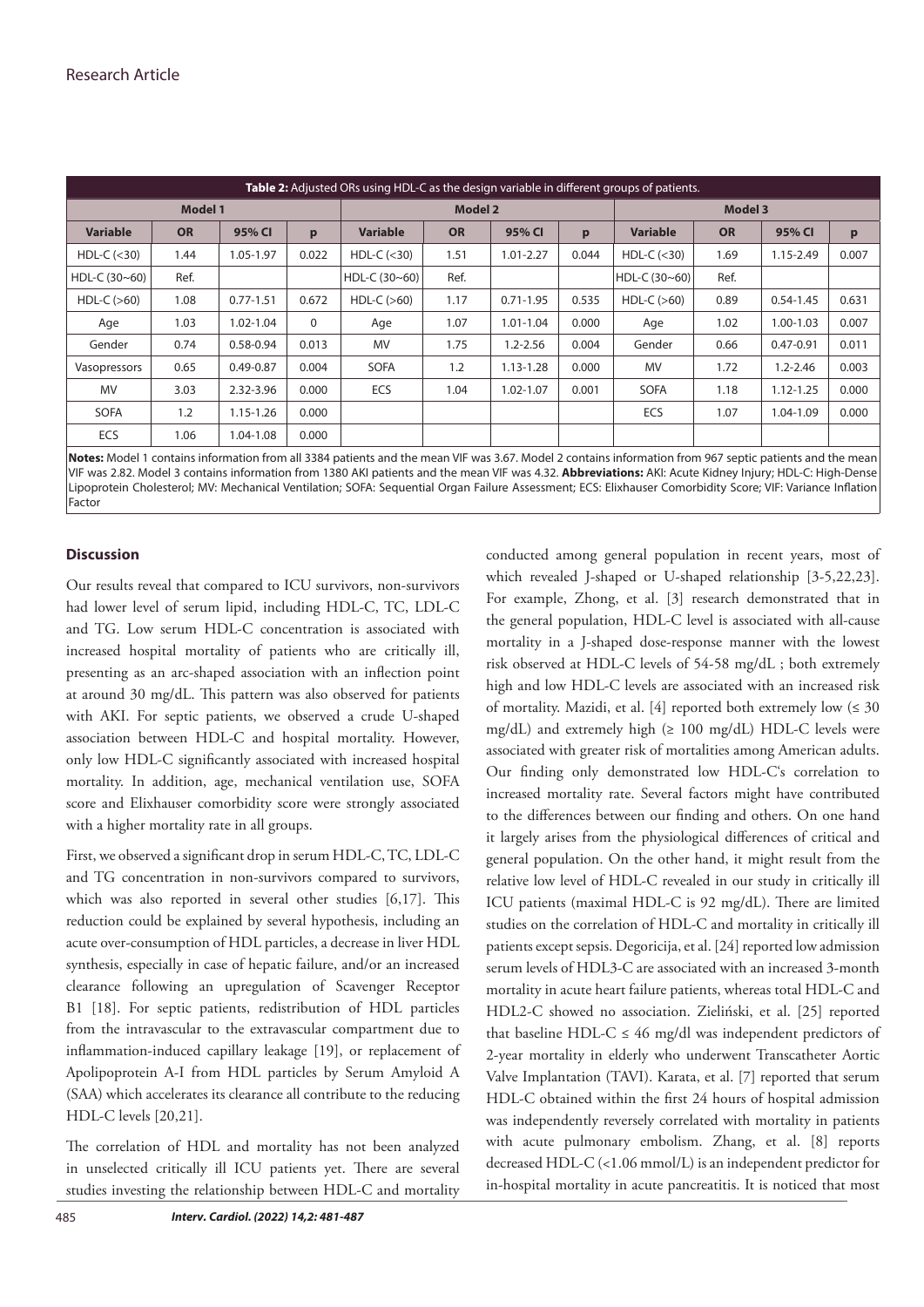studies revealed a negative effect of low HDL-C concentration on mortality, but due to the diversity of disease categories, sample size and research designs, the cut-off points may vary. In this case, the prognostic value of low HDL-C should be evaluated by clinicians in all critically ill patients.

For septic patients, the correlation between HDL-C and mortality was first reported by Chien, et al. [6]. The low HDL cholesterol level <20 mg/dL reported on day 1 was significantly associated with an increase in mortality and adverse clinical outcomes. Later, two studies reported low level of Apolipoprotein A-I, major constituent of HDL-C, were independent factors to predict mortality in sepsis [9,17]. Recently, Trinder, et al. [26] identified a rare missense variant in CETP (Cholesteryl Ester Transfer Protein gene; rs1800777-A) that was associated with significant reductions in HDL-C levels during sepsis, carriers of which had higher mortality rate compared with noncarriers, indicating a causal effect of reduced HDL levels on decreased sepsis survival. Our findings are in line with the above-mentioned studies, adding a powerful evidence due to its large sample size, demonstrating a protective role of HDL during courses of sepsis.

However, we also discovered an odd rise in mortality in the high HDL-C group though not significant. One explanation might be that some HDL particles become dysfunctional due to size modification and composition change during sepsis as reported in several studies which will lead to worsening outcomes [20,27,28]. Due to the limitation of retrospective study, we are unable to further detect the function of HDL-C in our study. Future studies are needed to illustrate this problem.

For ICU patients with AKI, the impact of HDL-C on mortality has not been reported. In this study, we explored the association between HDL-C and adverse outcome of critically ill patients with AKI. Lower level HDL-C correlated with high hospital mortality rate, ICU mortality rate and longer ICU and hospital LOS. Our findings suggest that HDL-C might be a potential prognostic predictor of critically ill patients with AKI. However, we did not find a protective role of higher HDL-C level in avoiding adverse clinical outcomes. An observation study by Zewinger, et al. [29] also reported in patients with reduced kidney function, higher HDL-C did not associate with lower risk for mortality and there was interaction between HDL-C and estimated Glomerular Filtration Rate (eGFR) in predicting mortality. Although HDL-C confers its renal protection function during courses of AKI by different mechanisms [12], studies have shown patients with renal dysfunction have significant disturbances in HDL composition and function leading to impaired vasoprotective, antioxidative and anti-inflammatory properties [30-33]. Further studies are needed to better characterize HDL dysfunction that is associated with renal dysfunction under acute physiologic stress to identify novel risk factors and therapeutic targets for AKI prevention and treatment in the future.

The advantage of the present study is the large sample size, which allowed for subgroup analysis and adjustment for confounding factors, but it also has limitations. Firstly, because this is a retrospective research, the association between HDL-C and mortality could only be inferred, further research is needed to establish a definitive causal link. Secondly, the serum concentration of HDL-C can be influenced by many cofounders, such as diabetes, liver function and kinds of drugs. However, due to the nature of retrospective study, these situations cannot be identified in this database. Finally, as mentioned in the patients and methods section, because it is difficult to obtain urine output information in MIMIC III, only the KDIGO criteria of creatinine was used to screen AKI patients in this study, which may lead to some AKI patients not being identified.

## **Conclusion**

Among critically ill patients, a low serum HDL-C (<30 mg/dL) concentration was significantly associated with increased hospital mortality. This was also observed in different disease catagories of critically ill patients with minor differences, for example, AKI and sepsis. The reason why higher HDL-C concentration did not show significant protective role needs further study.

## **Author's Contribution**

XG, ZYX, HXQ, RW and EN all take responsibility for the integrity of the data, interpretation, and analysis. XG performed the statistical analysis and data synthesis. All authors contributed substantially to the study design, data interpretation, and writing of the manuscript. All authors approved the final version of the manuscript.

## **Funding**

This research was funded by the Health and Family Planning Commission of Hainan Province (CN)(18A200145).

#### **Acknowledgements**

Not applicable.

#### **Conflict of Interest**

The authors declare that they have no competing interests.

### **References**

1. Robertson LC, Al-Haddad M. [Recognizing the critically ill patient.](https://www.sciencedirect.com/science/article/abs/pii/S1472029912002664) Anaesth Intensive Care Med. 14(1): 11-4 (2013).